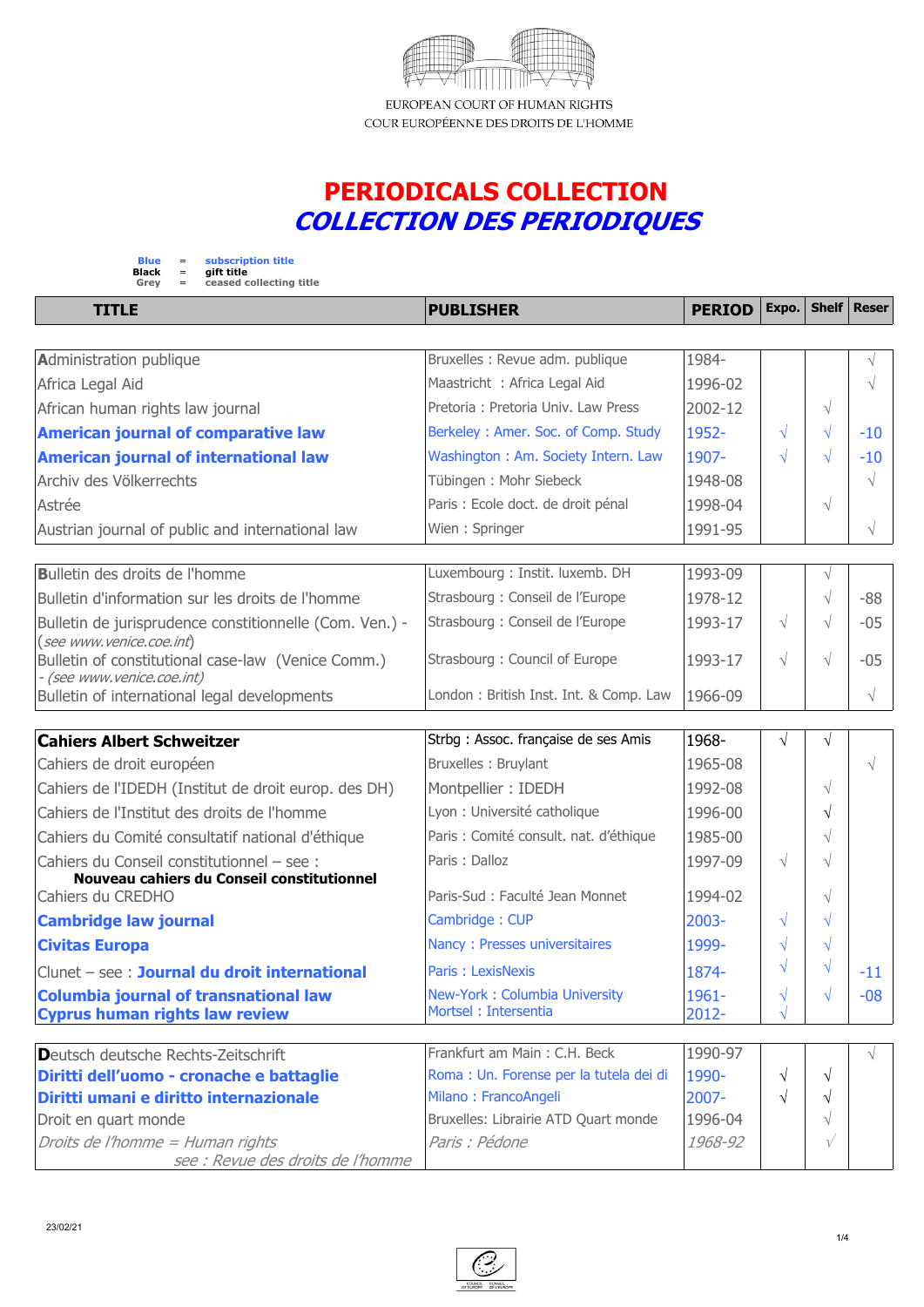| <b>TITLE</b>                                                                | <b>PUBLISHER</b>                                   | <b>PERIOD</b> | Expo.      |           | Shelf   Reser |
|-----------------------------------------------------------------------------|----------------------------------------------------|---------------|------------|-----------|---------------|
| <b>East European case reporter of const. law</b>                            | Den Bosch: Bookworld                               | 1994-10       |            | $\sqrt{}$ |               |
| East European constitutional review                                         | New-York: University School of Law                 | 1992-03       |            |           |               |
| <b>East European human rights review</b>                                    | Den Bosch: Bookworld Publicat.                     | 1995-         | $\sqrt{}$  | V         |               |
| EHRAC bulletin - (see: https://ehrac.org.uk/)                               | London: Euro. HR Advoc. Centre                     | 2007-18       | $\sqrt{}$  | $\sqrt{}$ |               |
| Ethnos nation                                                               | Montpellier : Fac. de droit & économ.              | 1993-99       |            | $\sqrt{}$ |               |
| <b>Europäische Grundrechte Zeitschrift</b>                                  | Kehl: Engel Verlag                                 | 1974-         | $\sqrt{ }$ |           |               |
| Europe des droits & libertés - (see:<br>https://www.europedeslibertes.eu/)  |                                                    |               |            |           |               |
| Europe des libertés                                                         | Strasbourg : Europe des libertés                   | 2000-12       |            | $\sqrt{}$ |               |
| <b>European Conv. on Human Rights Law Review</b>                            | Leiden: Brill                                      | $2021 -$      | $\sqrt{}$  |           |               |
| European current law (340.13(4) % col./ECL)                                 | London: Sweet and Maxwell                          | 1992-07       |            |           |               |
| <b>European human rights law review</b>                                     | <b>London: Sweet and Maxwell</b>                   | 1995-         | $\sqrt{}$  | V         |               |
| <b>European journal of international law</b>                                | Oxford: OUP                                        | 1990-         | $\sqrt{}$  |           |               |
| <b>European public law</b>                                                  | The Hague: Kluwer Law Intern.                      | 1995-         | √          | V         |               |
| <b>Harvard human rights journal</b>                                         | Cambridge: Harvard Law School                      | 1988-         | $\sqrt{}$  | V         |               |
| <b>Harvard international law journal</b>                                    | Cambridge: Harvard Law School                      | 1959-         | $\sqrt{}$  |           | $-08$         |
| Health and human rights - (see : www.hhrjournal.org)                        | Boston: Harvard School of Public Health            | 1994-06       |            |           | $\sqrt{ }$    |
|                                                                             | Bristol: Jordan                                    | 2001-02       |            | $\sqrt{}$ |               |
| Human rights                                                                |                                                    |               |            |           |               |
| Human rights information bulletin $-$ see :                                 | Strasbourg: Council of Europe                      | 1994-12       |            | V         | -88           |
| Bulletin d'informat, des droits de l'homme                                  |                                                    |               | $\sqrt{}$  | V         |               |
| Human rights law journal                                                    | Kehl: Engel Verlag                                 | 1980-         | $\sqrt{}$  | J         |               |
| <b>Human rights law review</b>                                              | Oxford: OUP                                        | $2001 -$      |            | V         |               |
| <b>Human rights quarterly</b>                                               | <b>Baltimore: Johns Hopkins University Press</b>   | 1979-         | V          |           |               |
| Human rights review                                                         | London: OUP                                        | 1976-81       |            | $\sqrt{}$ |               |
| Index on censorship                                                         | London: Writers and Scholars Internat. Ltd 1972-02 |               |            |           | N             |
| Inter-American and European human rights journal                            | Mortsel: Intersentia                               | 2008-16       |            | $\sqrt{}$ |               |
| Intercultural human rights law review                                       | Miami, Fla.: Saint Thomas Univ. Law School         | 2006-         | $\sqrt{}$  |           |               |
| Interights bulletin                                                         | London: Interights                                 | 1985-         |            | V         |               |
| International and comparative law quarterly                                 | Oxford: Oxford Univ. Press                         | 1952-         | $\sqrt{}$  | V         | $-14$         |
| Internat. Commission of jurists : the review - see :                        | Genève : Comm. inter. de juristes                  | 1957-01       |            | $\sqrt{}$ |               |
| Revue Commiss. intern. de juristes                                          |                                                    |               |            |           |               |
| International human rights reports                                          | Nottingham: HR Law Centre                          | 1994-         | $\sqrt{}$  |           | $-15$         |
| International journal of children's rights                                  | Dordrecht: Kluwer                                  | 1993-         | $\sqrt{}$  | $\sqrt{}$ |               |
| <b>International journal of constitutional law</b>                          | Oxford: OUP                                        | $2003 -$      | $\sqrt{}$  | V         |               |
| <b>International journal of human rights</b>                                | Abingdon: Taylor & Francis                         | 1997-         | $\sqrt{}$  | $\sqrt{}$ |               |
| International journal of legal information                                  | Washington: Intern. Ass. of Law Libr.              | 2002-10       |            |           | $\sqrt{ }$    |
| Internat. journal on minor. and group rights                                | Leiden: Martinus Nijhoff                           | 1993-         | $\sqrt{ }$ | √         |               |
| International review of the Red Cross                                       | Genève : Croix-Rouge                               | 1996-         | $\sqrt{}$  | $\sqrt{}$ |               |
|                                                                             |                                                    |               |            |           |               |
| Journal de l'IIDH                                                           | Strasbourg : René Cassin                           | 1993-97       |            |           | $\sqrt{ }$    |
| Journal de droit européen                                                   | <b>Bruxelles : Larcier</b>                         | 1993-         | $\sqrt{}$  | $\sqrt{}$ |               |
| Journal des tribunaux                                                       | <b>Bruxelles : Larcier</b>                         | 1961-         | $\sqrt{}$  | $\sqrt{}$ | $-10$         |
| Journal des tribunaux - droit européen - see :<br>Journal de droit européen | Bruxelles : Larcier                                | 1993-         | $\sqrt{}$  | $\sqrt{}$ |               |
| Journal des tribunaux Luxembourg                                            | Bruxelles : Larcier                                | 2009-12       | $\sqrt{}$  |           |               |
| Journal du droit international - Clunet                                     | Paris: LexisNexis                                  | 1874-         | $\sqrt{}$  |           | $-12$         |

23/02/21

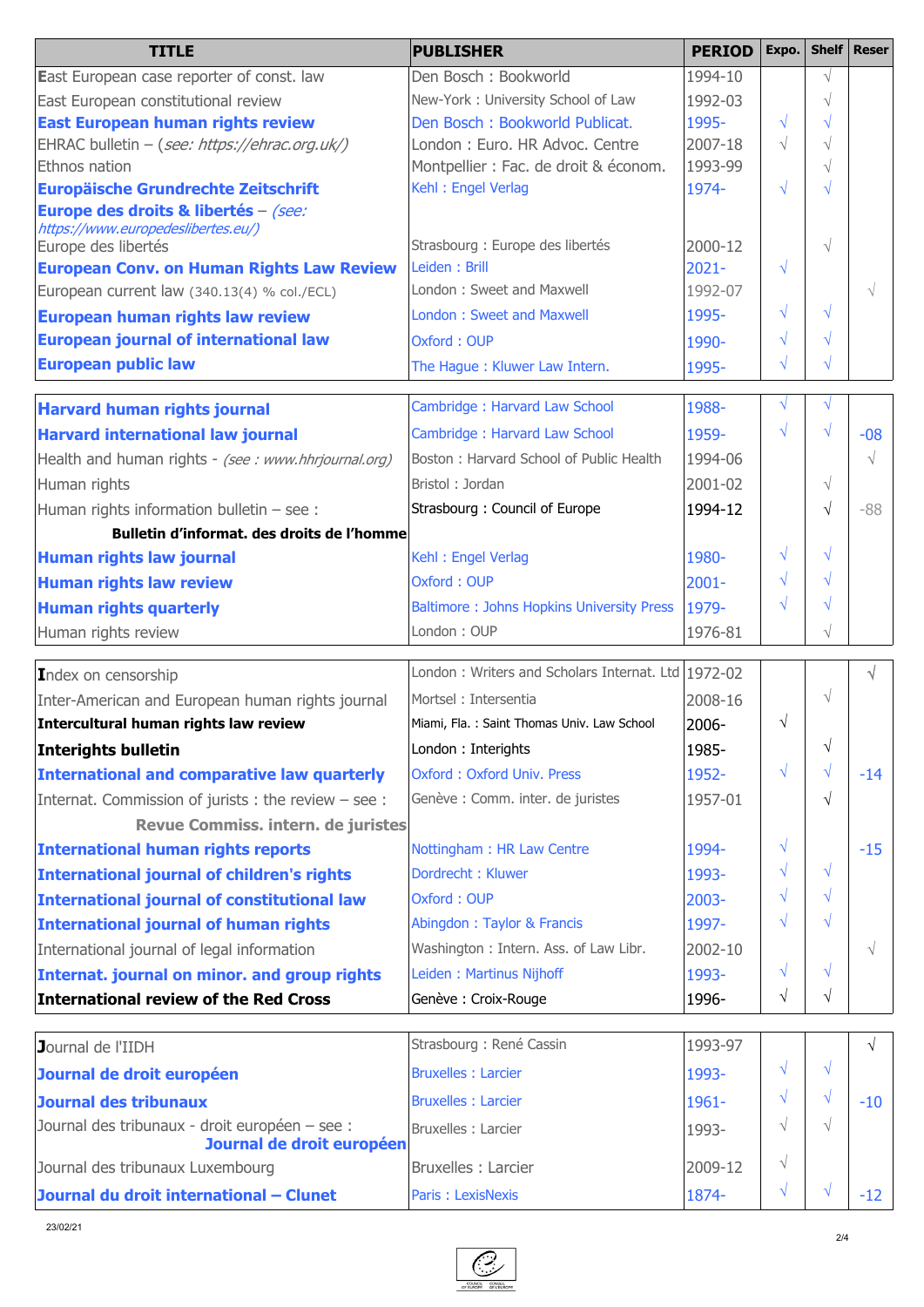| <b>TITLE</b>                                                                        | <b>PUBLISHER</b>                  | <b>PERIOD</b> | Expo.         | Shelf   Reser |
|-------------------------------------------------------------------------------------|-----------------------------------|---------------|---------------|---------------|
|                                                                                     |                                   |               |               |               |
| Journal européen des droits de l'homme =<br><b>European Journal of Human Rights</b> | <b>Bruxelles: Larcier</b>         | $2013 -$      |               |               |
| Journal international de bioéthique                                                 | Lyon: Editions Lacassagne Beneska | 1990-         | $\mathcal{N}$ |               |
| Journal of const. law in East. and Cent. Europe                                     | Berverly Hills: BWP Bookcenter    | 1994-         | $\mathcal{N}$ |               |
| Journal of international criminal justice                                           | <b>Oxford: OUP</b>                | $2003 -$      | $\mathcal{N}$ |               |
| Jurisclasseur - Revue Droit administratif                                           | Paris: Editions Juris-Classeur    | 1997-         | $\mathcal{N}$ |               |
| Jurisclasseur - Revue Droit pénal                                                   | Paris: Editions Juris-Classeur    | 1997-         | $\mathcal{N}$ |               |
| <b>Jurisclasseur - Revue Europe</b>                                                 | Paris: Editions Juris-Classeur    | 1997-         |               |               |
| Jurisclasseur - Revue Procédures                                                    | Paris: Editions Juris-Classeur    | 1997-         | $\mathcal{N}$ |               |
| Uuristische Blätter                                                                 | Wien: Springer                    | 1953-10       |               |               |
| Justice & cassation                                                                 | Paris: Dalloz                     | 2005-         |               |               |
| Justices : revue générale de droit procédural                                       | Paris: Dalloz                     | 1995-99       |               |               |

| Law and practice of international courts and tribunals Leiden: Martinus Nijhoff |                      | 2002-   |  |  |  |
|---------------------------------------------------------------------------------|----------------------|---------|--|--|--|
| Liechtensteinische Juristen-Zeitung                                             | $V$ aduz : VLR       | 1980-   |  |  |  |
|                                                                                 |                      |         |  |  |  |
| Maastricht journal of Furon, and comparat, law                                  | IRrivales: Rrivalant | 1004-17 |  |  |  |

| Maastricht journal of Europ. and comparat. law                     | Bruxelles: Bruylant                  | 1994-17 |  |  |
|--------------------------------------------------------------------|--------------------------------------|---------|--|--|
| <b>Mediterranean journal of human rights</b>                       | Malta: University of Malta           | 1997-   |  |  |
| Mennesker og rettigheter – see :<br>Nordic journal of human rights | Oslo: Universitetsforlaget           | 1986-   |  |  |
| Menschenrechtsmagazin                                              | Menschenrechtszentrum - Potsdam      | 1996-   |  |  |
| Minority Rights Group International report                         | London: Minority Rights Group Inter. | 1987-10 |  |  |
| Moniteur des droits de l'homme (+ version Eng.)                    | Genève : Service int. pour les DH    | 1998-02 |  |  |

| Nederlands juristenblad                                                                         | Deventer: Kluwer                      | 1961-13  |    |            | N     |
|-------------------------------------------------------------------------------------------------|---------------------------------------|----------|----|------------|-------|
| Nederl. Tijdschr Mensenrechten: NJCM Bulletin                                                   | Leiden : Ned. Juristen Comité voor MR | 1976-    | N  |            |       |
| Netherlands Institute of HR - SIM special                                                       | Utrecht: Netherl, Institute of HR     | 1983-00  |    |            |       |
| <b>Netherlands quarterly of human rights</b>                                                    | London: Sage                          | 1982-    |    |            |       |
| Neue Juristische Wochenschrift                                                                  | Munchen: C.H. Beck                    | 1953-    | V  |            | $-13$ |
| Neue Zeitschrift für Verwaltungsrecht                                                           | Munchen: C.H. Beck                    | 1982-    |    |            | $-09$ |
| NLMR newsletter Menschenrechte - see: ÖIMR,<br>Österreichisches Inst. f. Menschenr.: Newsletter | Wien: Jan Sramek Verlag               | 1992-    |    |            |       |
| <b>Nordic journal of human rights</b>                                                           | Oslo: Universitetsforlaget            | 1986-    |    |            |       |
| Nordic journal of international law                                                             | Leiden: Martinus Nijhoff              | 1996-    |    |            |       |
| Nordisk Tidsskrift for Meneskerettigheter - see :<br><b>Nordic journal of human rights</b>      | Oslo: Universitetsforlaget            | 1986-    |    |            |       |
| Nouveau cahiers du Conseil constitutionnel                                                      | Paris: Dalloz                         | $2011 -$ |    |            |       |
| La Nuova frontiera: Intern. HR and security review                                              | Roma: Antonio Stampo Editore          | 1995-01  |    |            |       |
| Objectif Europe (fre / eng / ger)                                                               | Bruxelles: OCIPE                      | 1988-99  |    |            | N     |
| <b>OSCE</b> newsletter                                                                          | Vienna: OSCE                          | 1992-01  |    | $\sqrt{ }$ |       |
| Österreichische Juristenzeitung                                                                 | Wien: Manz                            | 1961-    | ٦I |            | $-13$ |
| Österreichisches Inst. f. Menschenrecht : Newsletter                                            | Wien: Jan Sramek Verlag               | 1992-    | N  |            |       |
| Österreichische Zeitsch. f. öffentlich. Recht                                                   | Wien: Springer                        | 1946-90  |    |            |       |